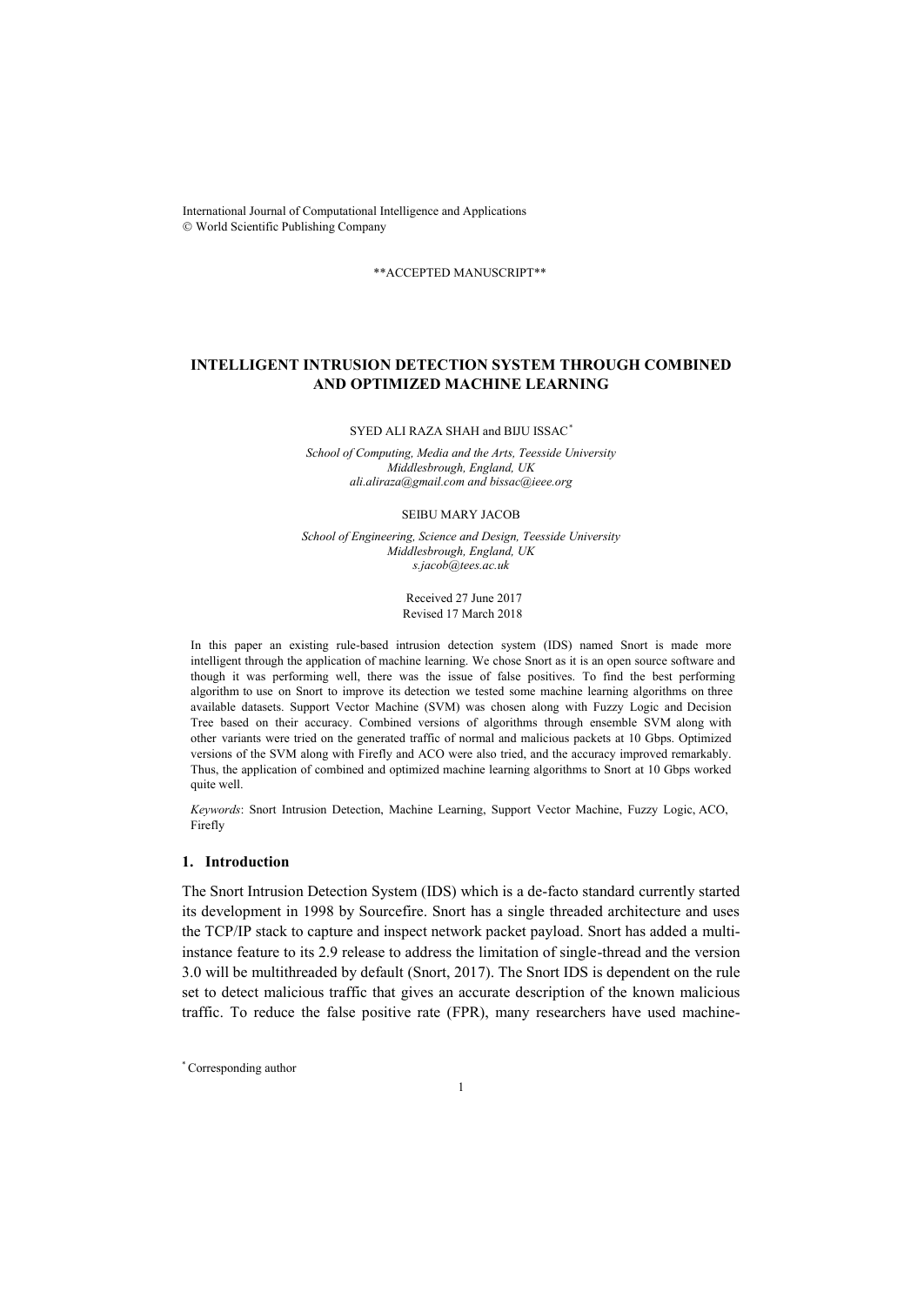learning algorithms to classify normal and malicious traffic. Some of the machine learning algorithms that have been extensively used are Support Vector Machine, Neural Network, Decision Trees, Random Forest, Fuzzy Logic, BayesNet, NaiveBayes etc. The bestperforming algorithm has to be selected to improve the detection accuracy by reducing the false positive alarms.

Before using machine-learning techniques in Snort, it is important to know about high performing machine learning algorithms. Three publicly available datasets were used to conduct performance experiments on Machine Learning Algorithms (MLAs). The Weka experimental setup and data preprocessing using data mining software is used (Weka, 2017). False positive, false negative and true positive alarm rates were the metrics used for the comparison of detection accuracy of the selected MLAs.

This paper is organized as follows. Section 2 is the related works to investigate what others have done in the topic being researched, followed by section 3 on the architecture of Snort. Section 4 is modeling the attack through Kali Linux, section 5 on the analysis of machine learning algorithms on datasets, followed by section 6 on a discussion of SVM and ensemble SVM. Section 7 is on intelligent plug-in development that discussed on single, combined and optimized algorithms, followed by section 8 which is the conclusion.

### **2. Related Works**

Yin et al. (2017) proposed a deep learning approach for intrusion detection using recurrent neural networks (RNN-IDS). The experimental results show that RNN-IDS is very suitable for modeling a classification model with high accuracy and that its performance is superior to that of traditional machine learning classification methods in both binary and multiclass classification. Zhang and Zhu (2018) proposed a privacy-preserving machine-learningbased collaborative IDS (PML-CIDS) for Vehicular ad hoc network (VANETs). The proposed algorithm employs the alternating direction method of multipliers to a class of empirical risk minimization problems and trains a classifier to detect the intrusions in the VANETs. The authors use the differential privacy to capture the privacy notation of the PML-CIDS and propose a method of dual-variable perturbation to provide dynamic differential privacy. They used NSL-KDD dataset to corroborate the results on the detection accuracy. Massato Kakihata et al. (2017) did an analysis on network flows previously collected and correctly detected three different types of attacks. The flows were organized to be processed by machine learning methods, getting promising results. Al-Jarrah et al. (2016) proposed a state-of-the-art Traffic-based IDS (T-IDS) built on a novel randomized data partitioned learning model (RDPLM), relying on a compact network feature set and feature selection techniques, simplified subspacing and a multiple randomized meta-learning technique. The proposed model has achieved 99.984% accuracy on a well-known benchmark botnet dataset.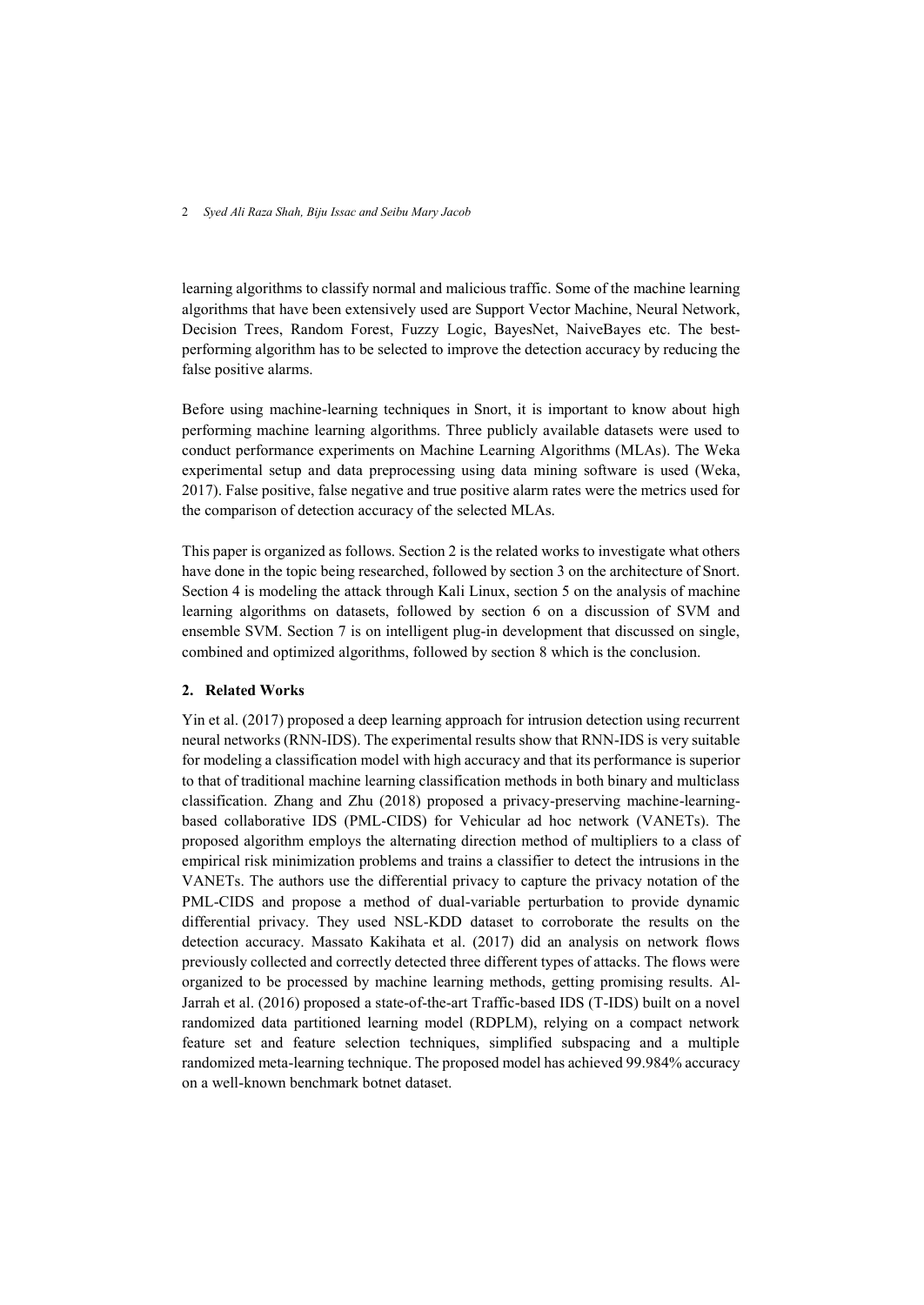Wang et al. (2016) proposed a new hybrid learning method based on features such as density, cluster centers, and nearest neighbors (DCNN). Data is represented by the local density of each sample point and the sum of distances from each sample point to cluster centers and to its nearest neighbor. k-NN classifier is adopted to classify the new feature vectors which is effective in intrusion detection. Kolias et al. (2016) categorized and thoroughly evaluates the most popular attacks on 802.11 and analyzed their signatures. They analysed a publicly available dataset containing a rich blend of normal and attack traffic against 802.11 networks. An extensive first-hand evaluation of this dataset using several machine learning algorithms and data features is also provided. Hu et al. (2008) proposed an intrusion detection algorithm based on the AdaBoost algorithm where decision stumps are used as weak classifiers. The decision rules are provided for both categorical and continuous features. Adaptable initial weights and a simple strategy for avoiding overfitting are adopted to improve the performance of the algorithm. Experimental results show that our algorithm has low computational complexity and error rates.

## **3. The Architecture of Snort**

There are four basic components to the architecture of Snort. They are the packet sniffer, the preprocessor, the detection engine and the output. Snort will receive packets and process them through preprocessor and compare these packets against the set of rules. The output will log or trigger alerts based on what action the rules will take.



Fig 1. The Snort Architecture

The default rule set was used in Snort. Using Kali Linux Metasploit framework the seven types of malicious traffic were generated as shown in Table 1, along with the legitimate traffic. They were all injected to Snort to simulate the attacks. The IDS will inspect the legitimate and malicious traffic and will trigger alarms when the input traffic matches the rule set. The number of common rule set used is shown in Table 1.

The table 2 shows the detection accuracy of Snort when it was tested. There was a high percentage of FPR as 56.2% and 6.0% as FNR.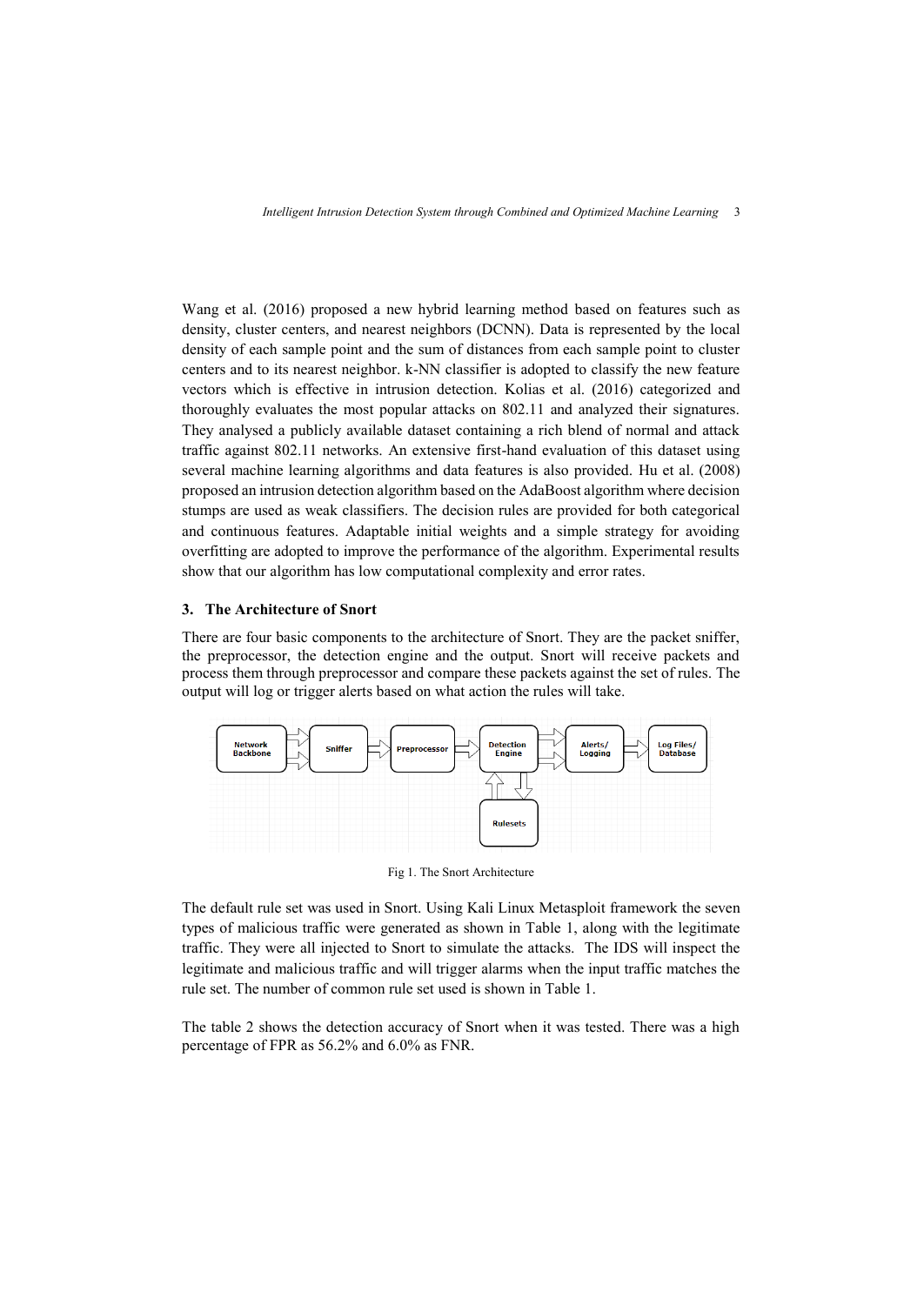| No.                     | <b>Rules and Malicious</b><br><b>Traffic Type</b> | <b>Number of Rules</b> |
|-------------------------|---------------------------------------------------|------------------------|
|                         | SSH                                               | 13                     |
| 2                       | DoS/DDoS                                          | 69                     |
| $\overline{\mathbf{3}}$ | FTP                                               | 75                     |
| $\overline{4}$          | <b>HTTP</b>                                       | 110                    |
| - 5                     | <b>ICMP</b>                                       | 125                    |
| 6                       | ARP                                               | 21                     |
|                         | <b>SCAN</b>                                       | 30                     |

Table 1. Number of common rule set

Table 2. Malicious traffic accuracy (%) measurements at 10 Gbps for 10 hours

| <b>Malicious</b><br><b>Traffic</b> | <b>Snort</b><br>FPR | Snort<br><b>FNR</b> |
|------------------------------------|---------------------|---------------------|
| <b>SSH</b>                         | 9.3                 | 0.0                 |
| DoS/DDoS                           | 3.3                 | 0.8                 |
| <b>FTP</b>                         | 9.6                 | 0.0                 |
| <b>HTTP</b>                        | 6.3                 | 1.1                 |
| <b>ICMP</b>                        | 16.9                | 1.0                 |
| ARP                                | 7.9                 | 0.9                 |
| Scan                               | 2.9                 | 2.2                 |
| Total                              | 56.2                | 6.0                 |

# **4. Modeling the Attack through Kali Linux**

This experiment required a target server running HTTP, FTP and SSH services as shown in Figure 2 and the software configured in them are shown in table 3.



Figure 2. The Experiment Network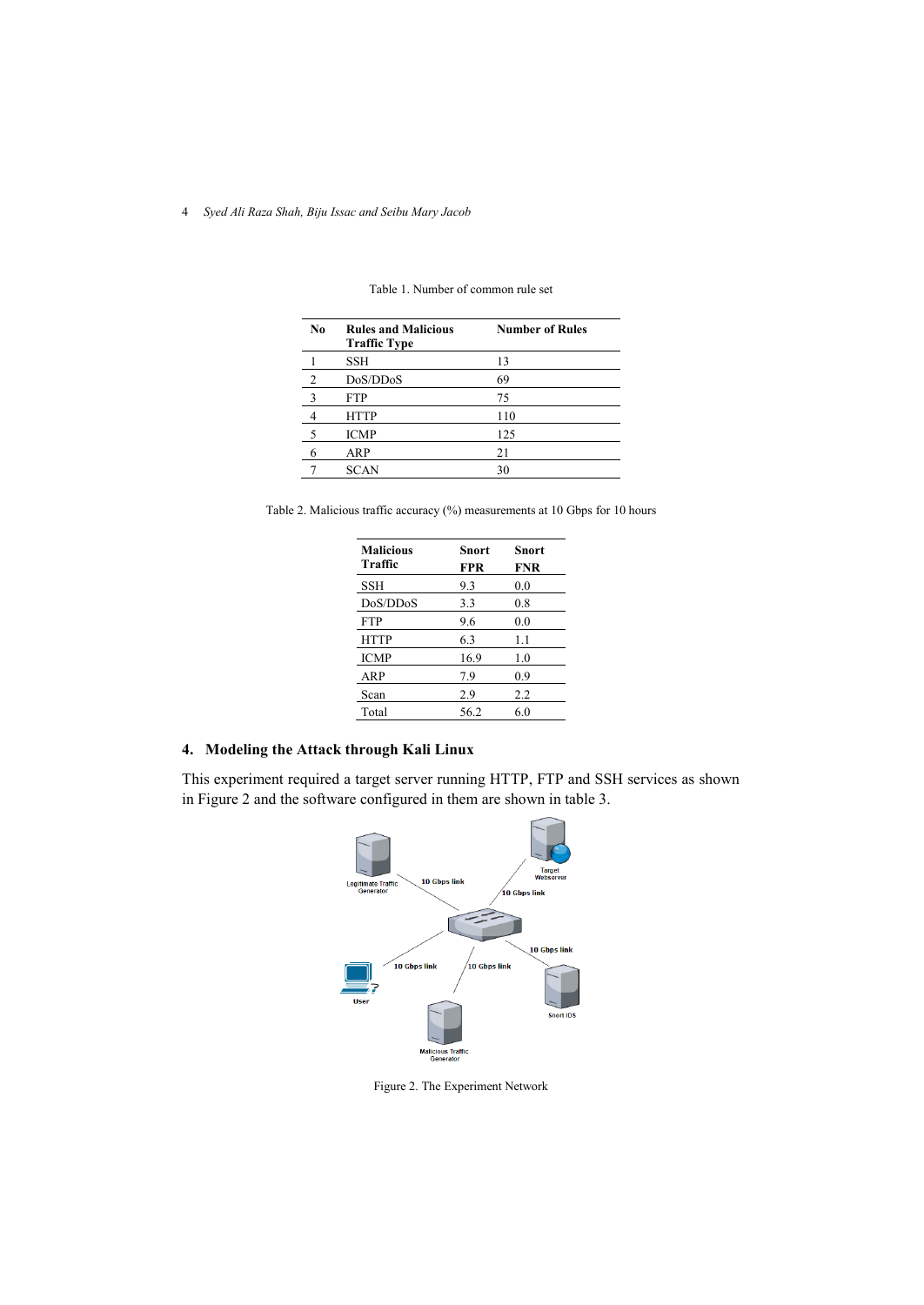| Machine/Software<br>Type                | Specification                                                                | <b>Tools Used</b>                                                            |
|-----------------------------------------|------------------------------------------------------------------------------|------------------------------------------------------------------------------|
| CentOS 6.5                              | Virtual Machine, 2.5<br>GHz 4 cores CPU, 4<br>GB Memory, 10<br>Gbps Ethernet | Snort 2.9.6.1 IDS;<br>Collectl, top, dstat<br>Snort logs,<br>tcpdump, IPTRAF |
| Malicious Network<br>Traffic Generator  | Virtual Machine, 2<br>cores CPU, 2 GB<br>Memory, 10 Gbps<br>Ethernet         | Kali Linux<br>Metasploit<br>Framework                                        |
| User PC                                 | Virtual Machine, 2.5<br>GHz 4 cores CPU, 4<br>GB Memory, 10<br>Gbps Ethernet | Uhuntu client                                                                |
| Legitimate Network<br>Traffic Generator | Virtual Machine, 2<br>cores CPU, 2 GB<br>Memory, 10 Gbps<br>Ethernet         | Ostinato, NMAP,<br><b>NPING</b>                                              |
| Network Switch                          | Virtual Switch                                                               |                                                                              |

Table 3. Experiment network specifications

The normal network traffic for the experiments was produced through three open source network traffic generators, namely Ostinato, NMAP, and NPING (Heikur, 2015). These tools can generate network traffic up to 20 Gbps. The Kali Linux Metasploit framework generated seven types of malicious traffic as in Table 1, along with the legitimate traffic (Agarwal and Singh, 2013). The IDS will inspect the traffic and will trigger alarms when the input traffic matches the rule set. The number of instances of alarms like false positive, false negative and true positive will show the accuracy of Snort's detection capability. The Metasploit framework generates malicious traffic with different exploits and payloads and provides different exploits and payloads for different operating systems. For example, to successfully execute the payload, the victim computer should be found to have an exploit with open ports through a scan. The basic steps for exploiting a system are as follows:

- 1. Select and configure an exploit which will create an advantage through the security weaknesses and bugs in an operating system.
- 2. Select and set up a payload that will be the executable program that will run on the target machine.
- 3. Select an encoding technique that prevent detection by the IDS.
- 4. Run the exploit.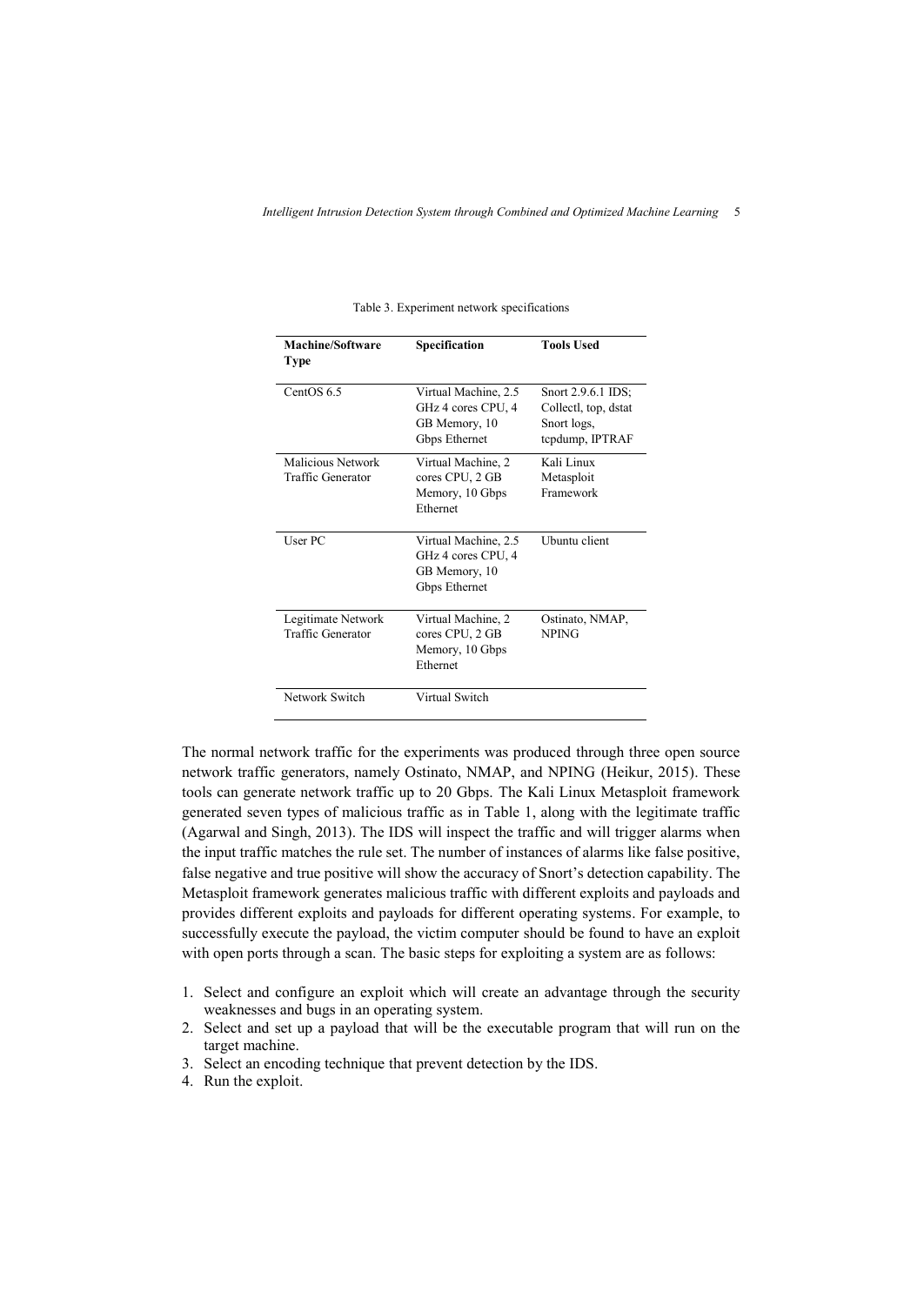During an attack, to run an exploit the information on the attack target system is needed like the type of operating system, port information etc. Scanning and fingerprinting tools such as Nmap, can collect this data. Since the Metasploit framework is flexible and modular, different payloads and exploits can be tried to achieve the best outcome. The example of Snort IDS rule is as follows.

- alert icmp any any  $\rightarrow$  any any (msg:"ICMP Packet"; sid:1000967; rev:1;). This rule does alerting when there is an ICMP packet (ping traffic). The *sid* (signature id) keyword is used to uniquely identify Snort rules. The *rev* keyword is used to uniquely identify revisions of Snort rules.
- alert tcp any any  $\rightarrow$  any any (msg: "Sample alert";). This rule does alerting when there is an TCP traffic.

The architecture of Metasploit uses libraries, especially the Ruby Extension (Rex) library. These libraries consist of a collection of tasks, functions and operations used by the framework. Rex has no dependencies and has the exploitation utility class along with others. The MSF core library extends Rex and allows to communicate with exploit modules. The core library extends the base library which is connected to a different user interface that helps to use command console and the web interface. The later version of the Metasploit framework has around 1412 exploits, 802 auxiliaries, 361 payloads, 327 encoders and 8 nops. An exploit is the entry point that the attacker takes advantage of in a system, service or application. A payload is the program that can be executed on the system that is exploited. The auxiliary module gives additional options for fuzzing, scanning, recon, DoS attack etc. The encoders are used to obfuscate modules to masquerade and avoid detection by security systems like antivirus or firewall. Nop is No Operation that prevents the payload from crashing while executing jump statements in the shell code (Agarwal and Singh, 2013).

Some examples of attack patterns are as follows. Through a network scan or by wireless packet capture, the attacker can get enough information to execute an exploit remotely. He can allow an attractive software with a hidden program to be downloaded free of charge, where the spy program could run in the background creating a backdoor entry. He can use some stolen information through social engineering to do a server-side or client-side attack.

The access privileges of the attacker can thus be escalated and that could lead to accessing and stealing of data or exploration of the system. Then there is also the process of pivoting that allows the attacker to move to other services through exploiting the initial vulnerability. The administrator can be alerted by an intrusion detection system when the attacker goes into the next stage after the network scan. The common performance measurement parameters of the IDS detection accuracy are as follows.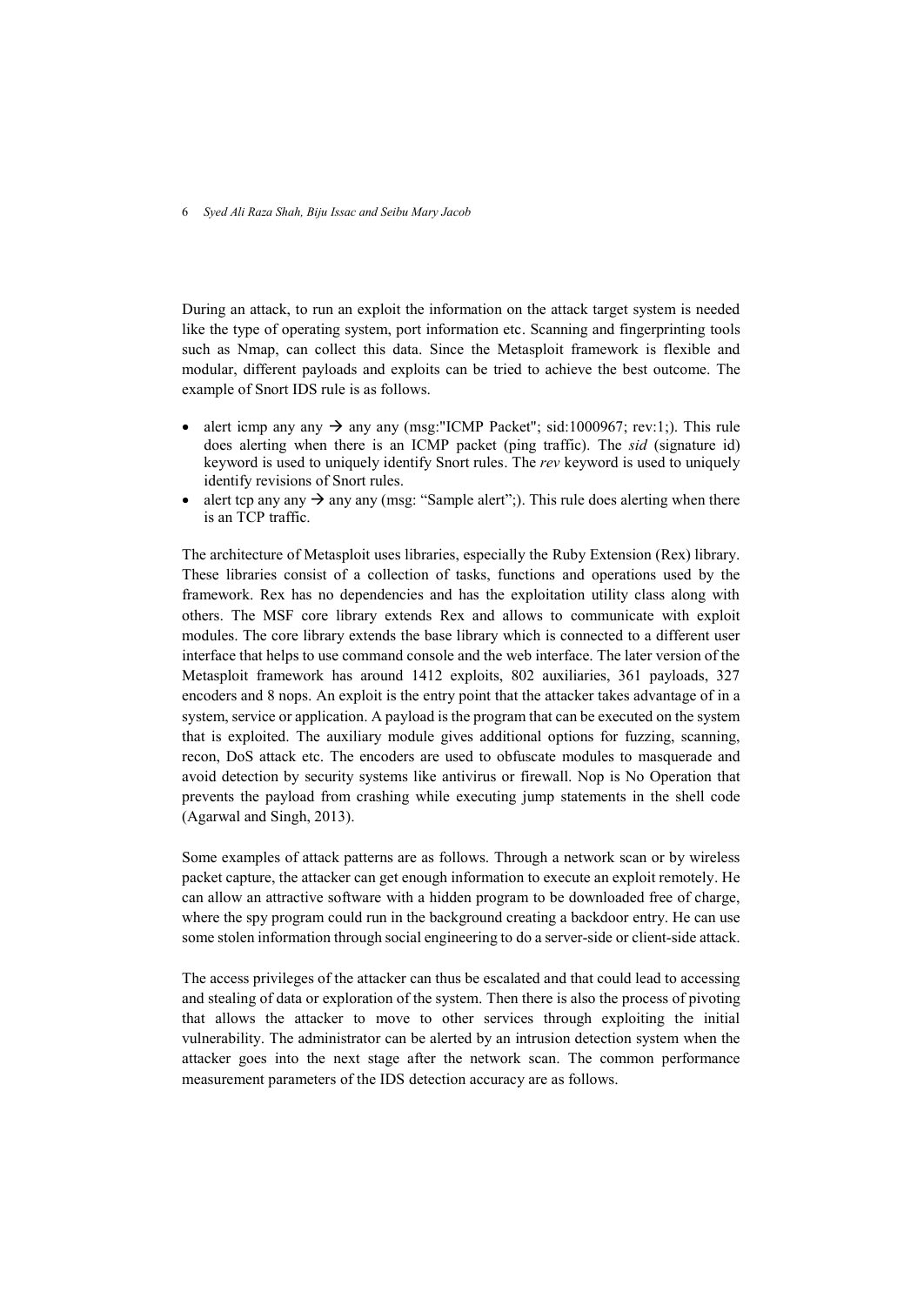True Positive (TP): True is identified as true True Negative (TN): False is identified as false False Positive (FP): True is identified as false False Negative (FN): False is identified as true

 $P = TP + FN$  (number of correct identification)  $N = FP + TN$  (number of wrong identification)

| True Positive Rate (TPR) = TP / $P = TP / (TP + FN)$  | (1) |
|-------------------------------------------------------|-----|
| False Positive Rate (FPR) = FP / N = FP / (FP + TN)   | (2) |
| False Negative Rate (FNR) = FN / $P = FN / (FN + TP)$ |     |

# **5. Analysis of Machine Learning Algorithms on Datasets**

We had used open source machine learning software Weka that is capable of data preprocessing and classification on three public datasets, namely NSA Snort IDS Alert Logs, DARPA IDS Dataset and NSL-KDD IDS Dataset were selected and used for the experiments (Deraman et al, 2011). The details of these datasets are listed in Table 4.

| <b>Dataset Name</b>                           | <b>Attack Types</b>                                                                                                 |  |  |  |
|-----------------------------------------------|---------------------------------------------------------------------------------------------------------------------|--|--|--|
| NSA Snort IDS Alert<br>Logs(SIDL, 2018)       | MAC Spoofing<br><b>DNS</b> Poisoning<br>IP Spoofing                                                                 |  |  |  |
| DARPA IDS Dataset<br>(DARPA IDS, 2018)        | <b>SSH Attacks</b><br><b>FTP</b> Attacks<br><b>Scanning Attacks</b>                                                 |  |  |  |
| <b>NSL-KDD IDS Dataset</b><br>(NSS-KDD, 2018) | Denial of Service Attack<br>(DoS)<br>User to Root Attack (U2R)<br>Remote to Local Attack<br>(R2L)<br>Probing Attack |  |  |  |

Table 4. Details of the Four Datasets

We used the following five algorithms for testing detection accuracy on different IDS datasets, as they performed the best with Weka.

A Support Vector Machine (SVM) is a discriminative classifier which supports both regression and classification tasks that is based on decision planes that define decision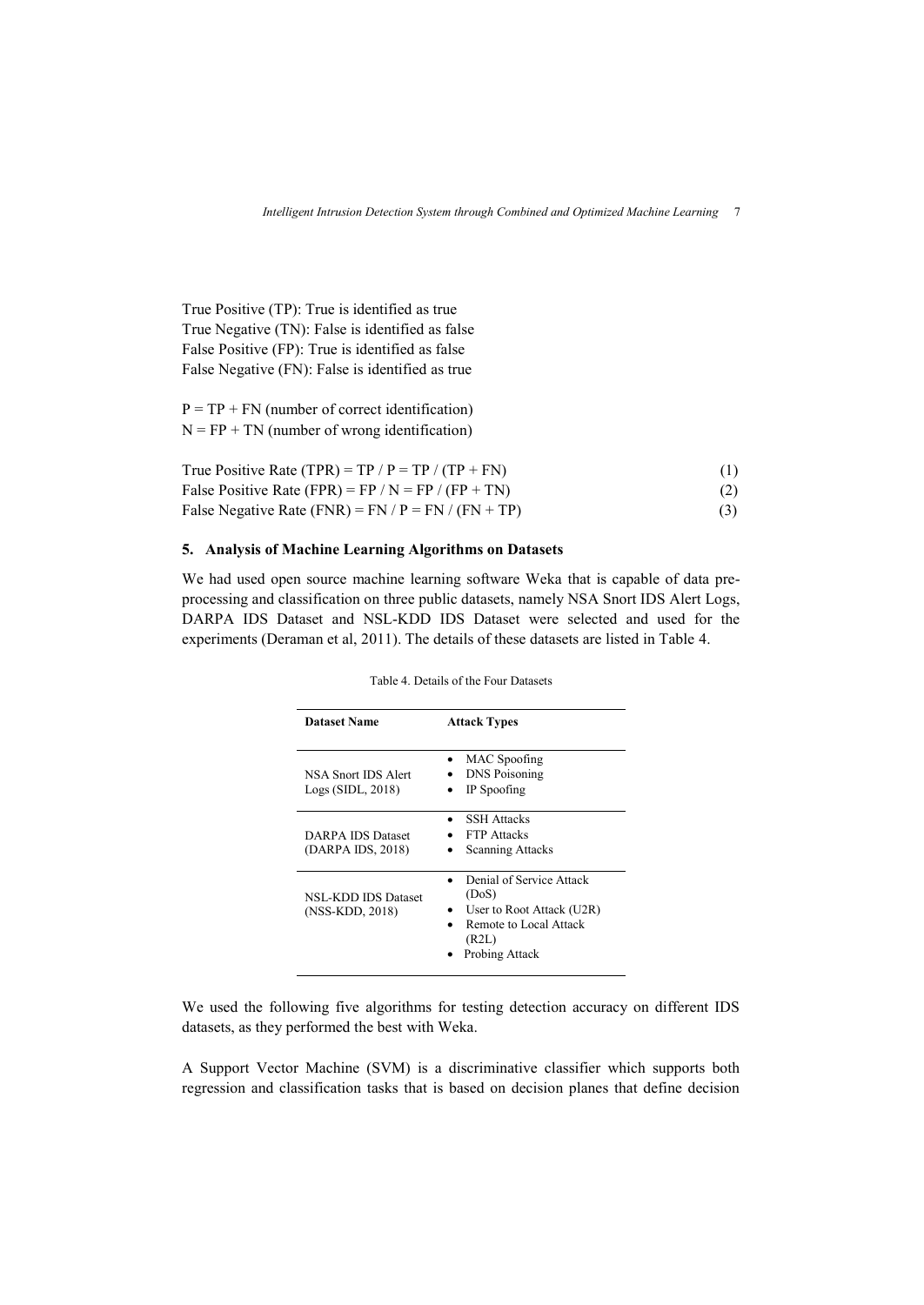boundaries in a multidimensional space that separates cases of different class labels. A set of objects having different class memberships is separated by a decision plane. For example, if we think of two labeled classes, the SVM finds out a line or hyperplane to separate the classes. It can handle multiple continuous and categorical variables (Cortes and Vapnik, 1995).

Decision tree is a predictive model that uses observations about an item that is denoted in the branches to predictions about the target value of the item that is denoted in the leaves. It is a model that uses several input variables to predict the value of a target variable. It is drawn upside down with its root at the top. The tree has nodes that are the features or attributes, and each link denotes a decision or rule and each leaf denotes an outcome that are categorical or continuous values (Liao et al., 2010).

Fuzzy Logic is more of a many-valued logic in which the truth-values of variables may assume a value between 0 and 1, thus representing partial truth, which falls between truth and falsehood. Traditional logic classifies information into binary patterns, for example like yes or no and true or false. Between these black and white scenarios like completely true or completely false, there are possibilities and fuzzy logic focuses on using that space in between. Fuzzy systems with fuzzy if or if-then rules are being used in different scenarios (Lowen and Roubens, 1993).

Bayesian network is a model that represents the possible states of a scenario or world and it has probability relationships between some of the states. It is a probabilistic graphical model that denotes a set of variables and their conditional dependencies through a directed acyclic graph (DAG). There are three main inference tasks for Bayesian networks, which are inferring unobserved variables through observing the evidence variables, parameter learning and structure learning (Hussain et al., 2007).

Naive Bayes classifiers are simple probabilistic classifiers that works using Bayes' theorem with the features having strong and independence assumptions between them. It is very good when the dimensionality of the inputs is high and can often outperform other sophisticated classifiers (Zhang and Su, 2008).

The five algorithms mentioned were tested on four datasets. The k-fold cross validation was done with 90% of data used for training the classifier and 10% of data used for testing it. This was repeated 10 times as a circular cycle. The activity was done again with 80% of data and 20% of data for training and testing respectively. The average values are shown in the table 5.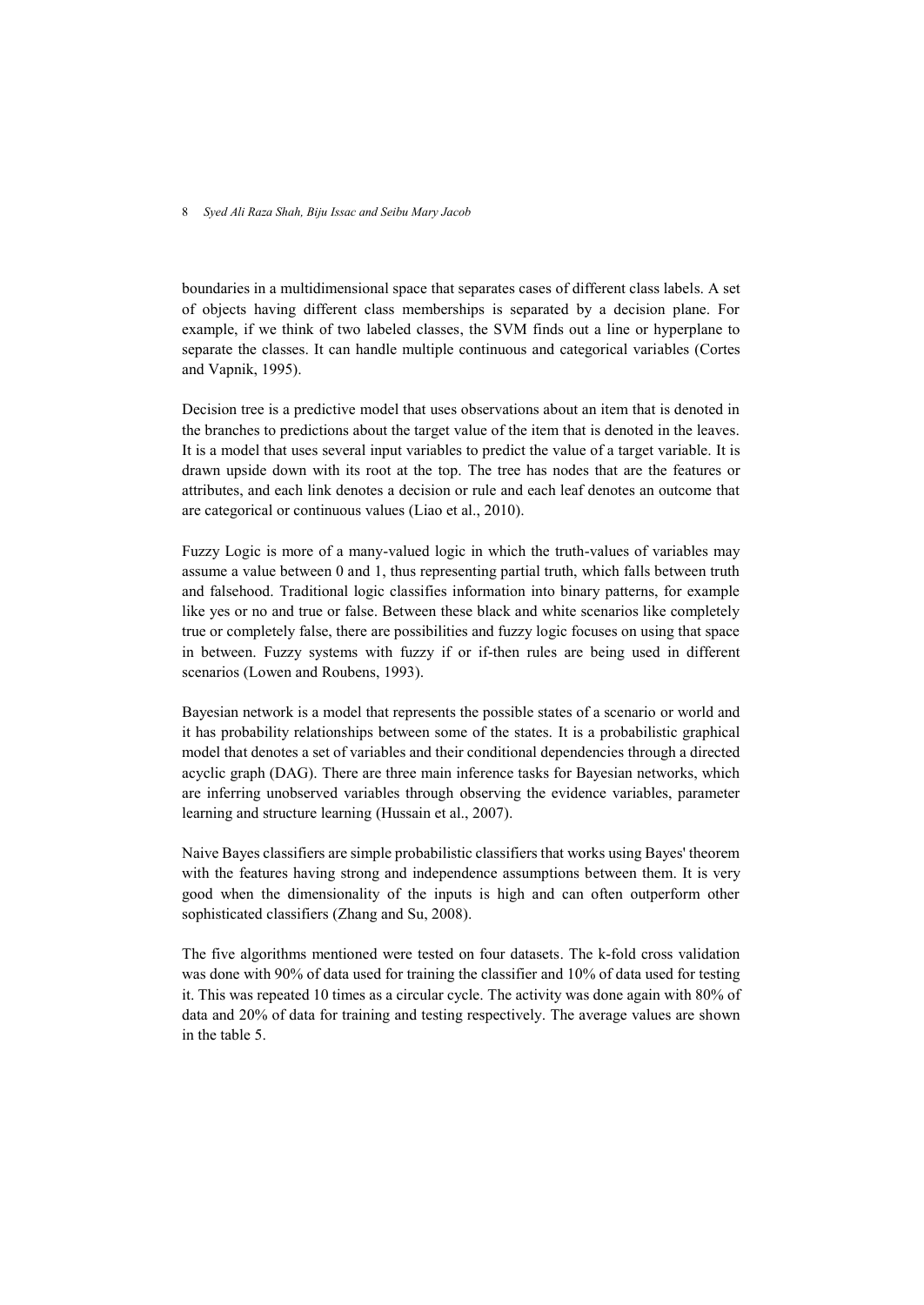The metrics used were false positive rate (FPR), false negative rate (FNR) and true positive rate (TPR) of each classifier and they were obtained from Weka. The detection accuracy (DR) was calculated based on equation 4.

$$
DR = TPR / (TPR + FNR)
$$
 (4)

The FPR was also noted along with DR and as per table 5, Support Vector Machine classifier showed the highest accuracy followed by Fuzzy Logic, Decision Trees, BayesNet and NaiveBayes.

| <b>NSA Snort IDS Alert Logs</b> |           |            |  |  |  |
|---------------------------------|-----------|------------|--|--|--|
| Machine Learning Algorithms     | <b>DR</b> | <b>FPR</b> |  |  |  |
| Support Vector Machine          | 96.4%     | $0.7\%$    |  |  |  |
| <b>Decision Trees</b>           | 78.6%     | 3.3%       |  |  |  |
| <b>Fuzzy Logic</b>              | 93.8%     | 0.7%       |  |  |  |
| BayesNet                        | 64.7%     | 4.3%       |  |  |  |
| NaiveBayes                      | 61.3%     | 4.1%       |  |  |  |
| <b>DARPA IDS Dataset</b>        |           |            |  |  |  |
| Machine Learning Algorithms     | DR        | <b>FPR</b> |  |  |  |
| Support Vector Machine          | 96.2%     | $0.9\%$    |  |  |  |
| Decision Tree                   | 80.7%     | 2.5%       |  |  |  |
| <b>Fuzzy Logic</b>              | 91.2%     | 2.3%       |  |  |  |
| BayesNet                        | 62.1%     | 5.7%       |  |  |  |
| NaiveBayes                      | 64.4%     | 6.5%       |  |  |  |
| <b>NSL-KDD IDS Dataset</b>      |           |            |  |  |  |
| Machine Learning Algorithms     | DR        | <b>FPR</b> |  |  |  |
| Support Vector Machine          | 97.0%     | 3.5%       |  |  |  |
| Decision Tree                   | 76.5%     | 11.2%      |  |  |  |
| <b>Fuzzy Logic</b>              | 94.3%     | 4.3%       |  |  |  |
| BayesNet                        | 67.9%     | 8.5%       |  |  |  |
| NaiveBayes                      | 68.5%     | 7.9%       |  |  |  |

Table 5. The accuracy of algorithms on the datasets

Snort in conjunction with machine learning algorithms can accurately classify the legitimate and malicious traffic. It also improves Snort detection accuracy and reduces the false positive rate. This is explored in the next few sections.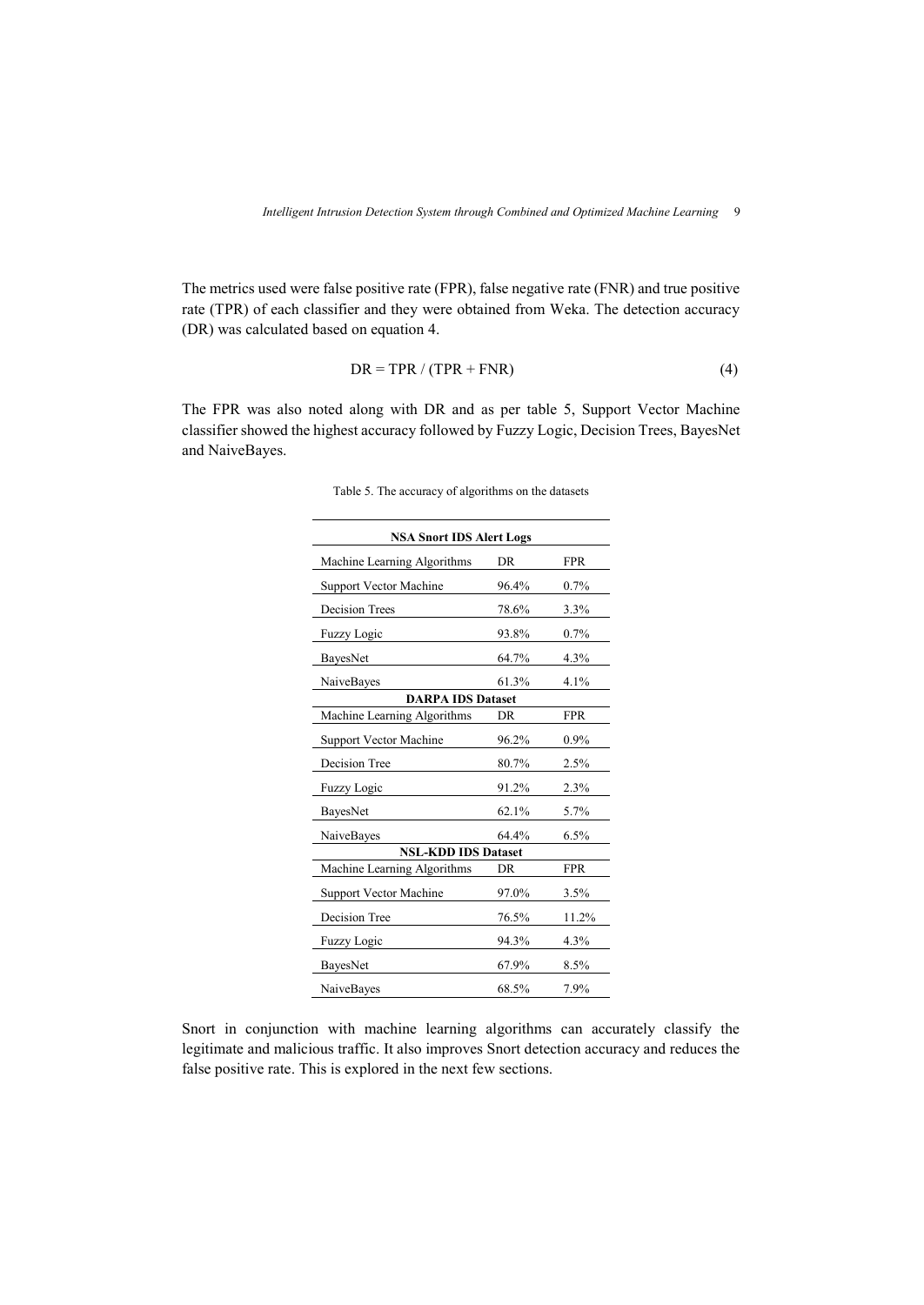### **6. SVM and SVM Ensemble**

Based on the results in Table 5, the SVM was selected. SVM is used in a supervised environment that can train with a large number of patterns and it is used to solve a twooutcome classification or binary classification problem. SVM segregates instances from different classes through the use of hyperplane and ensures that all the instances are outside the margin. This gives rise to a hard margin that can be shown below:

$$
y_i(w, x_i + b) \ge 1 \text{ for } 1 \le i \le n, w \in R^d, w \in R
$$
\n
$$
(5)
$$

where  $x_i$  denotes instances,  $y_i \in \{-1, 1\}$  are labels of instances, an intercept term is b, w is normal vector to the hyperplane,  $d$  is the dimension of input vector and  $n$  is the number of input data.

The hyperplane is not easily found in a real-world scenario, as data usually have a few outliers, where within the same class the instances vary significantly from other instances. The soft margin was suggested to deal with this issue is shown below.

$$
y_i(w \cdot x_i + b) \ge 1 - \epsilon_i, \epsilon_i \ge 0, 1 \le i \le n
$$
\n<sup>(6)</sup>

where  $\epsilon_i$  denotes slack variables, which allow instances to fall off the margin. To find the optimal soft margin, the following should be noted.

$$
\min_{\mathbf{z}} \mathbf{1} \parallel w \parallel^{2} + C \sum_{i=1}^{n} \epsilon_{i} \tag{7}
$$

where  $C$  is the soft margin cost function, which controls the classification accuracy.

Since we are not dealing with linearly separable data, the kernel function is used to replace the dot product. The Radial basis function (RBF) which satisfies Mercer's condition is the most commonly chosen and it is defined as follows.

$$
K(x_i, x_j) = \exp(-\gamma \parallel x_i - x_j \parallel^2)
$$
\n(8)

The parameter  $\gamma$  shows the influence of single training example reaches with low values showing far reach and high values showing close reach.

There are various methods for constructing an ensemble of classifiers. The key aspect of SVM ensemble is that individual SVM should be different from the other as much as possible and this is achieved by using different training sets for each SVMs. To select the training samples, some methods used are bagging, boosting, randomization, stacking and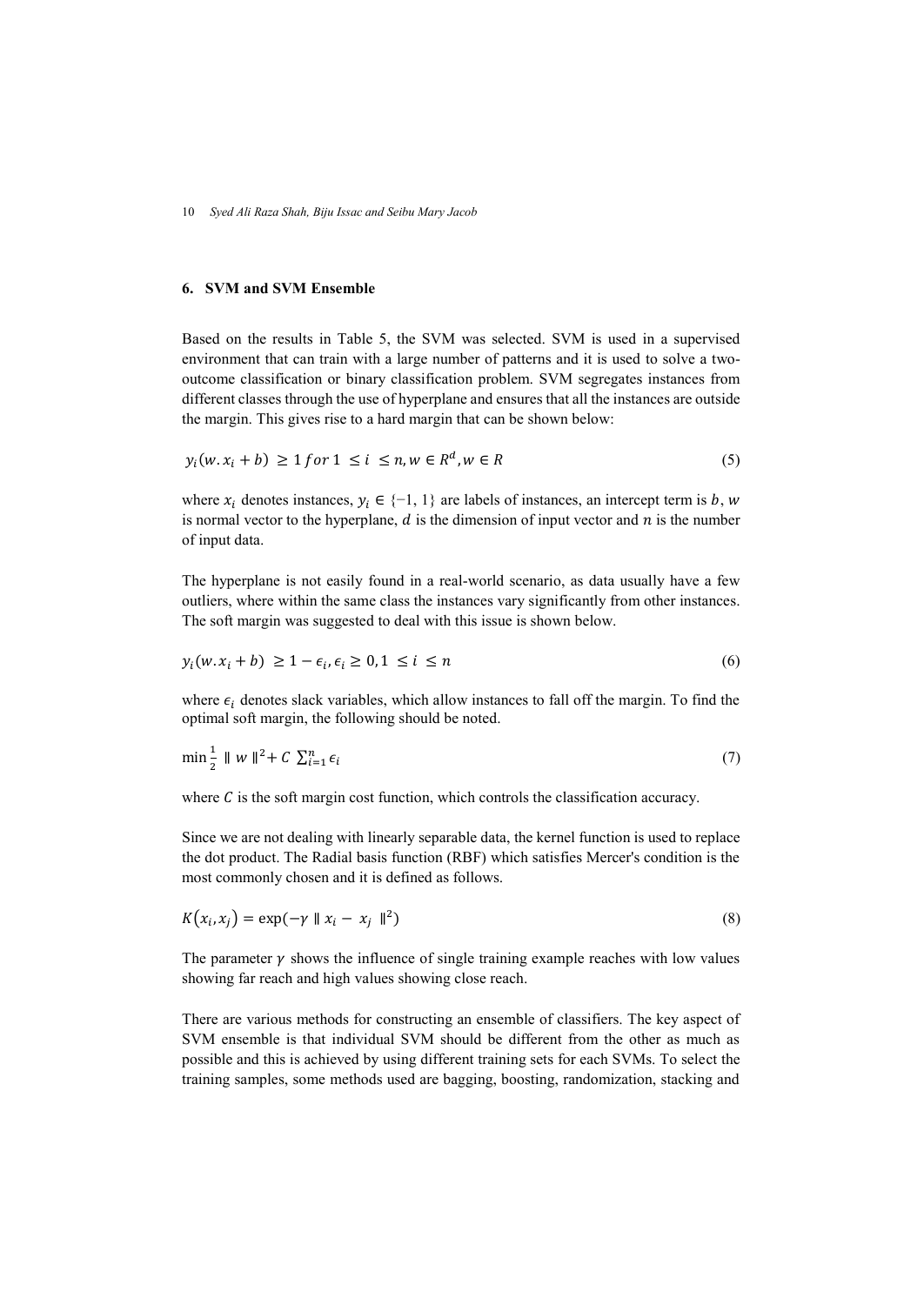dagging (Kim et al., 2003). In bagging, various SVMs are independently trained through a bootstrap method and later combined through an appropriate combination technique. Similar to the bagging method, in boosting through the use of AdaBoost algorithm (Freund and Schapire, 1997), each SVM is trained using a different training set but the selection scheme of training samples in the AdaBoost algorithm used as in figure 2 is quite different. After training, several independent SVMs are combined through linear or non-linear methods. Of the linear methods namely, majority voting and LSE-based weighting, the latter is used as per the results in the paper along with boosting (Kim et al., 2003). The LSE-based weighting considers several SVMs in the SVM ensemble with different weights which is dependent on the accuracies of classifications (Kim and Kim, 1997).

#### **Input:**

A set *TR* of *l* labeled examples:  $S = \{(x_i, y_i), i=1, 2, ..., l\}$ , Labels *y<sub>i</sub>* ∈ *Y* = {1, 2, ..., *C*}.  $p_0(x_i) := 1/l$ . **for**  $k = 1$  to  $K$ Build  $TR_{boost_k} = \{(x_i, y_i), i=1, 2, ..., l\}$  based on the  $p_{k-l}(x_i)$ . Train the *k*th SVM  $h_k$  using  $TR_{boost_k}$ .  $\epsilon_k := \sum_{i=1}^l p_i(i) |\{i | h_k(x_i) \neq y_i\}|$  $\alpha_k \coloneqq \frac{1}{2}$  $rac{1}{2}ln\left(\frac{\epsilon_k}{1-\epsilon}\right)$  $\frac{\epsilon_k}{1-\epsilon_k}$ . **for**  $i = 1$  to  $l$  $p_{k+1}(x_i) = \frac{p_k(x_i)}{z_i}$  $\frac{\partial_{k}(x_{i})}{\partial z_{k}} \times \begin{cases} \exp(-\alpha_{k}) & \text{if } h_{k}(x_{i}) = y_{i,} \\ \exp(\alpha_{k}) & \text{if } h_{k}(x_{i}) \neq y_{i,} \end{cases}$  $\exp(\alpha_k)$  if  $h_k(x_i) \neq y_i$ . where  $Z_k$  is a normalization factor to make  $\sum_{i=1}^{l} p_{k+1}(x_i) = 1$ **end end**



# **7. The Intelligent Plugin Development**

Snort has successfully detected malicious traffic as in table 2, but it triggered high false positive alarms (56.2% average). The proposed new architecture of Snort IDS shown in Figure 3 is to reduce the false positive alarms though the use of intelligent algorithms discussed before.

The intelligent plug-in will work in parallel with the Snort's rule set which detects the known malicious traffic. The plugin itself could detect new attacks patterns or malicious traffic which could reduce the false positive alarms. The existing Snort architecture shown in figure 1 is modified with an additional intelligent plug-in to produce a new architecture as shown in figure 3. The pre-processor will receive the network traffic and would feed that for intrusion detection. The proposed new architecture had the following processes: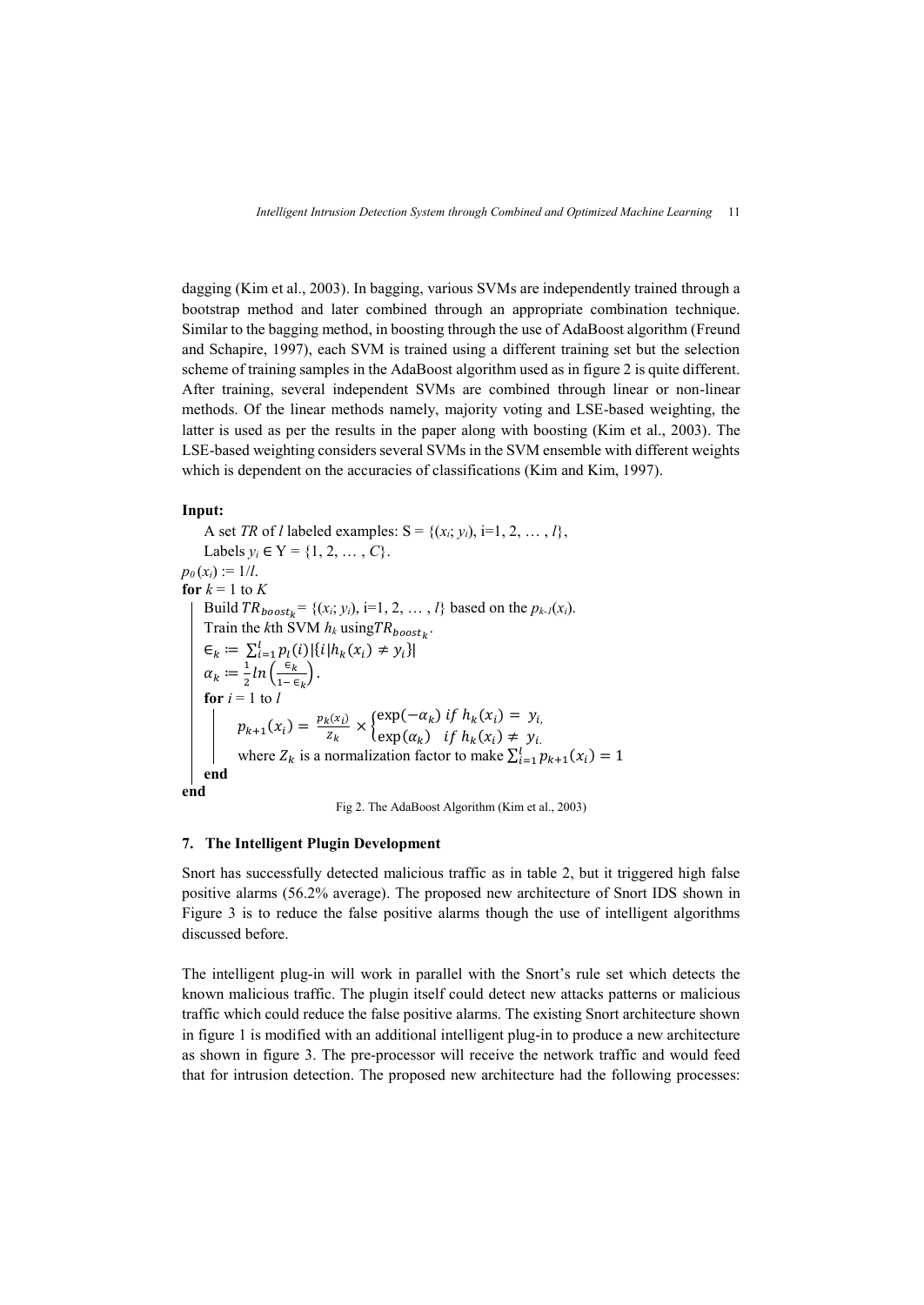(1) Packet Decoding**:** This process decodes the packet information to find the source and destination IP addresses, source and destination ports, source and destination Ethernet addresses, the network frame size and packet size. (2) Packet Classification: This segregates the good and bad traffic. (3) Machine Learning Algorithm**:** The intelligent plugin uses different algorithms like SVM, Fuzzy Logic, Decision Tree, hybrid of SVM and Fuzzy Logic, Ensemble SVM, optimized SVM with firefly and ACO algorithm to process the legitimate and malicious traffic. The alarms are logged and analyzed at the end.



Fig 3. Proposed Snort IDS Architecture with Snort Intelligent Plug-in

The Snort intelligent plug-in for Snort v2.9 intrusion detection system was implemented in C programming language on the Linux operating system. The incoming network traffic flow is properly classified which would reduce the false positive alarms and the true positive alarms are sent to the log files of Snort's log. As per table 4, SVM and Fuzzy Logic algorithms showed good performances when tested through the Weka engine with three different datasets and Decision Tree was quite moderate in its performance. However, in order to select the superior MLA, SVM, Fuzzy Logic and Decision Tree algorithms were used along with a live background with malicious traffic to evaluate the false positive and false negative alarms rates.

#### *7.1 Individual and Ensemble Algorithms*

The experiments were initially done for 10 hours in one session on the three individual basic algorithms using seven types of malicious traffic as shown in Table 1. It was repeated for SVM ensemble as well as per Stork et al., (2015). In SVM the cost function was tested with different values and the value of 1.0 was selected. The gamma values were also tested with different values to tackle under-fitting and over-fitting and a value of 0.1 was used. the Snort with SVM intelligent plug-in were injected with seven types of malicious traffic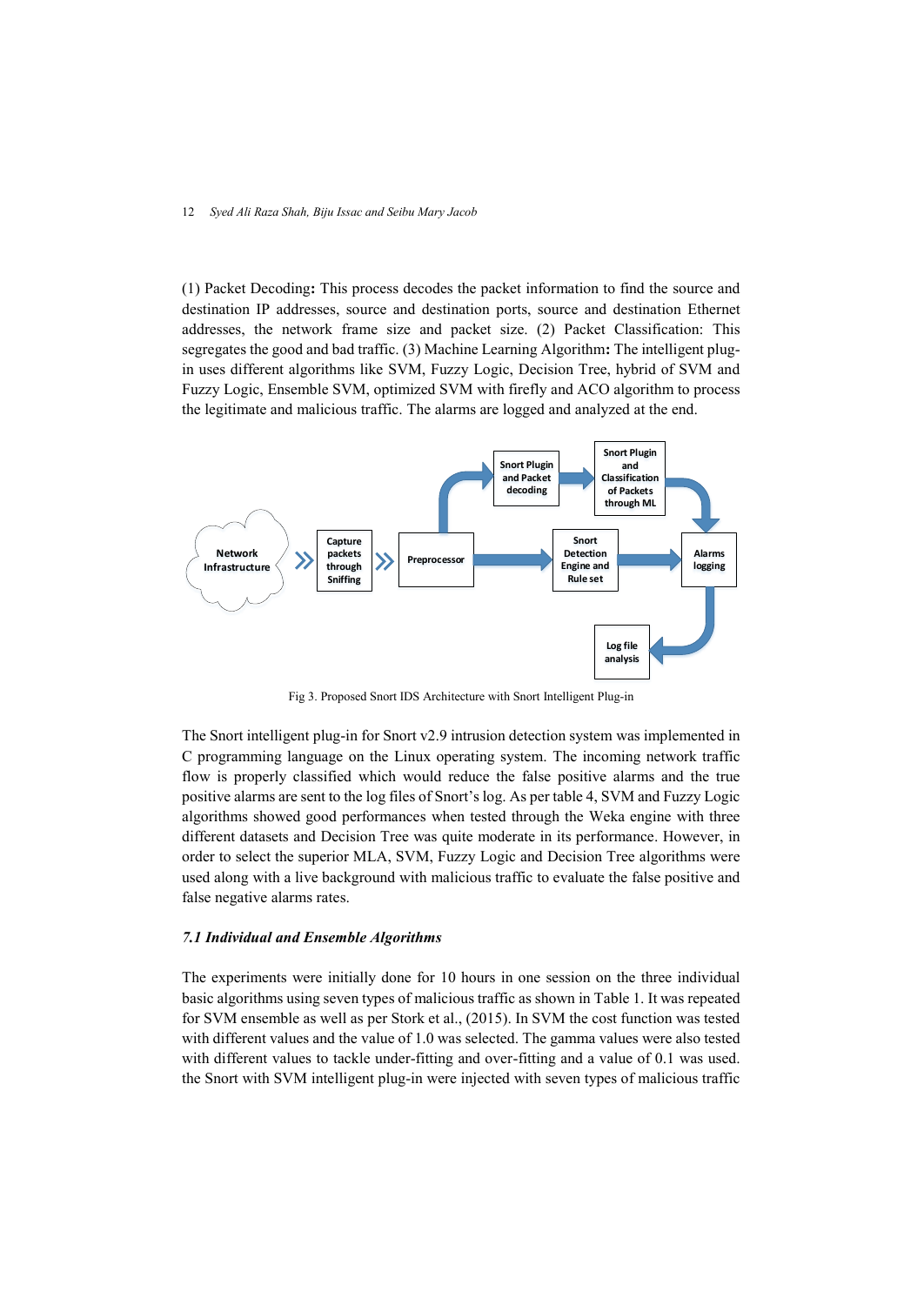and later the same traffic was injected into Snort with Fuzzy Logic and Decision Tree plugin respectively. Table 6 records the FPR and FNR for four cases when they were used with Snort.

| <b>Malicious</b><br>Traffic |            | <b>Snort with SVM</b><br>Plug-in<br>$(\%)$ |            | <b>Snort with</b><br><b>Ensemble SVM</b><br>Plug-in<br>(%) |            | <b>Snort with</b><br><b>Fuzzy Logic</b><br>Plug-in<br>(%) |            | <b>Snort with</b><br><b>Decision Tree</b><br>Plug-in<br>$(\%)$ |
|-----------------------------|------------|--------------------------------------------|------------|------------------------------------------------------------|------------|-----------------------------------------------------------|------------|----------------------------------------------------------------|
|                             | <b>FPR</b> | <b>FNR</b>                                 | <b>FPR</b> | <b>FNR</b>                                                 | <b>FPR</b> | <b>FNR</b>                                                | <b>FPR</b> | <b>FNR</b>                                                     |
| <b>SSH</b>                  | 3.1        | 0.1                                        | 2.8        | 0.0                                                        | 4.5        | 2.1                                                       | 9.2        | 1.9                                                            |
| DoS/DDoS                    | 1.1        | 0.9                                        | 0.8        | 0.8                                                        | 6.9        | 0.4                                                       | 7.8        | 1.1                                                            |
| <b>FTP</b>                  | 4.3        | 0.7                                        | 3.4        | 0.7                                                        | 2.6        | 0.0                                                       | 5.0        | 0.9                                                            |
| <b>HTTP</b>                 | 1.8        | 1.1                                        | 1.6        | 1.5                                                        | 8.0        | 1.8                                                       | 11.8       | 0.8                                                            |
| <b>ICMP</b>                 | 4.2        | 1.0                                        | 3.5        | 0.7                                                        | 12.9       | 0.0                                                       | 12.4       | 0.9                                                            |
| <b>ARP</b>                  | 2.3        | 0.1                                        | 1.8        | 0.0                                                        | 1.8        | 0.0                                                       | 3.4        | 0.8                                                            |
| Scan                        | 1.1        | 0.8                                        | 0.6        | 0.6                                                        | 1.0        | 0.1                                                       | 2.1        | 0.9                                                            |
| <b>Total</b>                | 17.9       | 4.7                                        | 14.5       | 4.3                                                        | 37.7       | 4.4                                                       | 51.7       | 7.3                                                            |

Table 6. Performance of SVM, Ensemble SVM, Fuzzy Logic, and Decision Tree plugins

In the initial experiment (refer to Table 2) Snort was tested without the intelligent plug-in. When seven types of malicious traffic were injected into Snort, it triggered an average value of 56.2% FPR and 6.0% FNR. When Snort was tested with ensemble SVM intelligent plug-in as in Table 6, it only triggered 14.5% FPR and 4.3% FNR, compared to SVM, Fuzzy logic and DT. This shows that the detection accuracy has really improved with SVM and ensemble versions.

### *7.2 Combined Algorithms*

The experiment was tried with a combined version of SVM with Fuzzy Logic (Karthik et al, 2016) and SVM with Decision Tree. Table 7 shows the FPR and FNR for the combined algorithms when they were used with Snort.

With the ensemble SVM and Fuzzy Logic, for each given input the basic SVM takes a set of input data and predicts two possible classes of output. That makes it a binary linear classifier that is non-probabilistic in nature. From the output of SVM, the decision-making rule of fuzzy logic is used and the results generated. The basic approach of using ensemble SVM and Decision Trees (Kumar and Gopal, 2010) is to use decision trees to approximate the decision boundary of SVM. The resulting tree is a hybrid or combined tree that has both univariate and multivariate (SVM) nodes. The tree takes SVM's help only in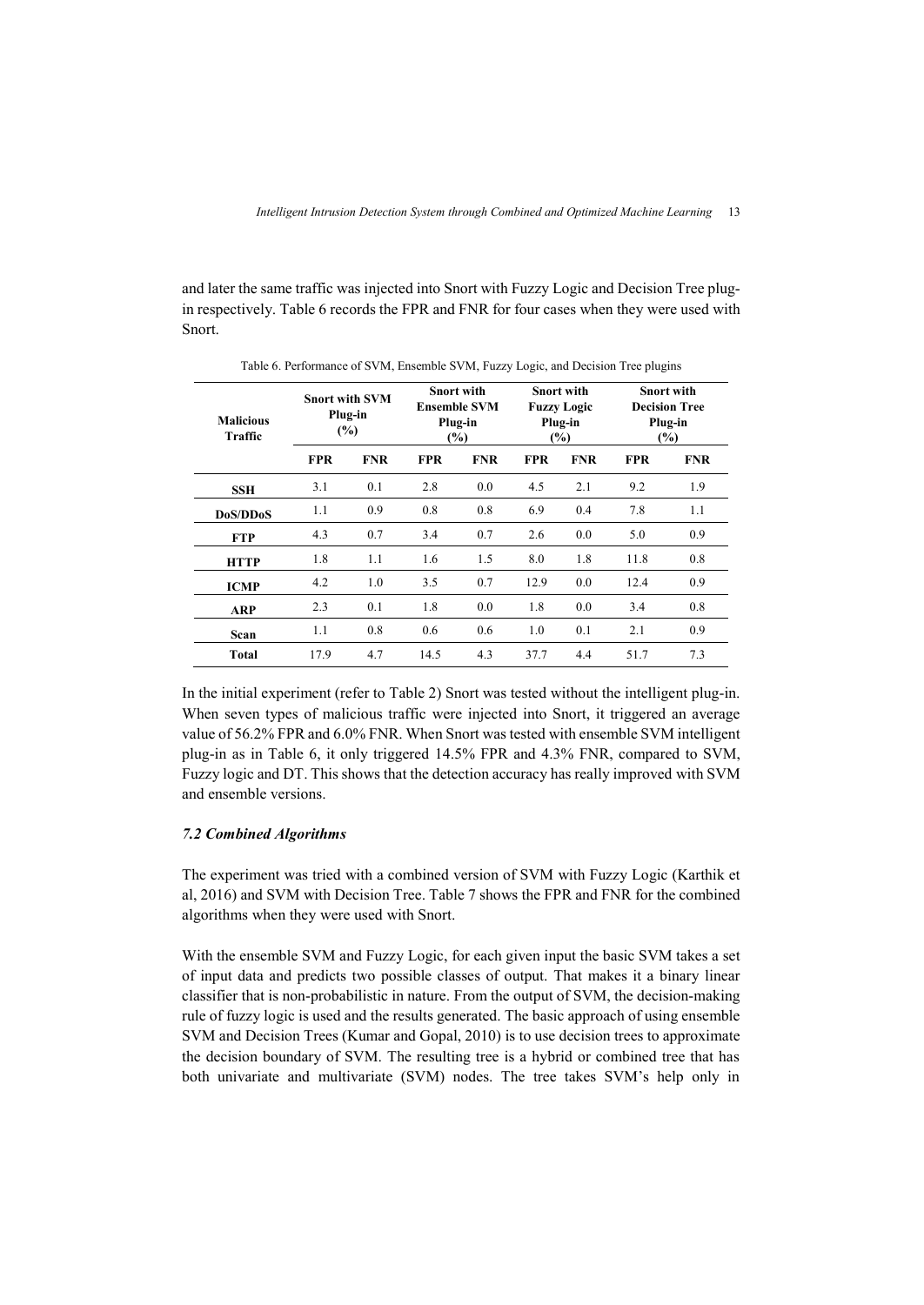classifying crucial datapoints lying near decision boundary, while the remaining less crucial datapoints are classified by fast univariate nodes. This approach focuses on reducing the number of test datapoints that need SVM's help in getting classified. With the combined version of SVM and Fuzzy logic implemented, the FNR was 12.4% and FNR was 3.1%. This is a better result than the individual ones in Table 6, though the combined version of SVM and Decision Tree did not improve the detection compared to combined Fuzzy logic approach.

| <b>Malicious</b><br>Traffic |            | <b>Snort with Ensemble</b><br><b>SVM and Fuzzy Logic</b><br><b>Combined Plug-in</b><br>$(\%)$ | <b>Snort with Ensemble</b><br><b>SVM and Decision Tree</b><br><b>Combined Plug-in</b><br>(%) |            |  |  |
|-----------------------------|------------|-----------------------------------------------------------------------------------------------|----------------------------------------------------------------------------------------------|------------|--|--|
|                             | <b>FPR</b> | <b>FNR</b>                                                                                    | <b>FPR</b>                                                                                   | <b>FNR</b> |  |  |
| <b>SSH</b>                  | 2.1        | 0.0                                                                                           | 5.2                                                                                          | 2.0        |  |  |
| DoS/DDoS                    | 0.9        | 0.4                                                                                           | 7.6                                                                                          | 0.5        |  |  |
| <b>FTP</b>                  | 3.0        | 0.4                                                                                           | 2.5                                                                                          | 0.5        |  |  |
| <b>HTTP</b>                 | 1.8        | 1.1                                                                                           | 7.5                                                                                          | 0.3        |  |  |
| <b>ICMP</b>                 | 1.6        | 0.6                                                                                           | 12.5                                                                                         | 0.4        |  |  |
| ARP                         | 2.1        | 0.0                                                                                           | 2.5                                                                                          | 0.8        |  |  |
| Scan                        | 0.9        | 0.6                                                                                           | 2.0                                                                                          | 0.6        |  |  |
| Total                       | 12.4       | 3.1                                                                                           | 39.8                                                                                         | 5.1        |  |  |

Table 7. Performance of Combined Ensemble SVM and Fuzzy logic and Combined Ensemble SVM and DT plugins

### *7.3 Optimized Algorithms*

The ensemble SVM classifier was optimized with firefly algorithm (Sharma et al., 2013 and Tuba et al., 2016) and it produced the best result compared to the others. SVM parameters (average value) determined by firefly algorithm are as follows:  $C = 1.57$  and  $\gamma$  $= 0.58$ . The firefly algorithm is inspired by the flashing behaviour of fireflies and is a metaheuristic algorithm initially proposed by Xin-She Yang. Since all the fireflies are considered unisex they are not attracted based on the sex but through their brightness. The less bright firefly will move towards the brighter one, with the brightness reversely proportional to the distance.

The brightness of a firefly at a given location  $x$  is given as follows.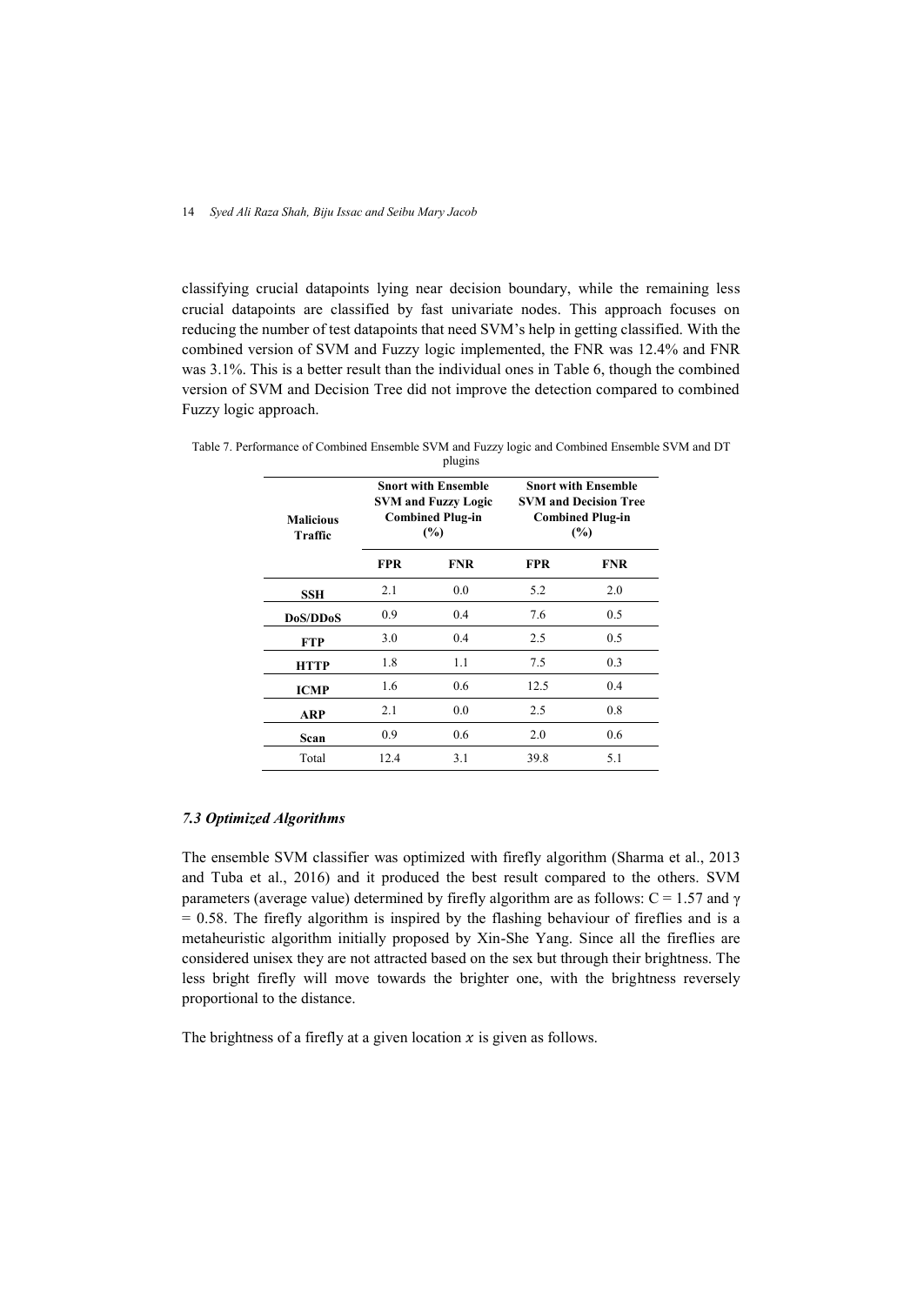$$
I(x) = \begin{cases} \frac{1}{f(x)} & \text{if } f(x) > 0\\ 1 + |f(x)| & \text{otherwise} \end{cases}
$$
(9)

The attractiveness of a firefly  $(\beta)$  depends on the distance between the firefly and the one who looks at it, which is proportional to the light intensity of the firefly. It is shown as follows.

$$
\beta(r) = \frac{\beta_0}{1 + \gamma r^2} \tag{10}
$$

The position of a firefly  $i$  attracted to another brighter firefly  $j$  is as follows.

$$
x_i^{t+1} = x_i^t + \beta e^{\gamma r^2} i j \left( x_j^t - x_j^t \right) + \alpha_t \epsilon_i^t \tag{11}
$$

where a is randomization parameter,  $\epsilon_i^t$  is a vector of random numbers drawn from a Gaussian distribution or uniform distribution at time t, and  $r_{ij}$  is distance between fireflies  $i$  and  $j$ . The distance between fireflies  $i$  and  $j$  is calculated using Cartesian distance. The firefly is used to optimize the values of  $C$  and  $\gamma$  for SVM. Thus, the optimized parameters of SVM are calculated through firefly algorithm and is given as input to the SVM classifier. Each firefly is compared against the other and the best location is selected based on the firefly's brightness. The FPR was 9.0% and FNR was 1.7%, which is the best result we have achieved as in table 8.

The ensemble SVM was also optimized with Ant Colony Optimization (Jinyu and Xin, 2009 and Acevedo et al., 2006)) to select the parameters of SVM automatically and that proved to be effective. Ant Colony Optimization (ACO) is a metaheuristic algorithm that uses the idea exhibited in an ant colony to find the shorted path from a food source to the nest through pheromone information without employing any visual cues. When ant colony are seeking for food, they secrete a chemical substance called pheromone which act like hormones outside the body of the secreting ant. The more ants walk through that path, the more pheromone is left on the ground like trail. Then the following ant will choose one path where the probability is proportional to the amount of pheromone in that path. Finally, a shortest path from their nest to the food source is done through this positive feedback activity. To apply the colony ant behavior to ACO algorithm, the following rules were designed to make the algorithm work.

The translate rule is the transition probability among the intervals of each variable is defined as follows:

$$
p_{ij} = \begin{cases} \tau_j^{\alpha}(\eta_{ij})^{\beta}, \eta_{ij} > 0 \\ 0, \eta_{ij} \le 0 \end{cases} i, j \in \{1, 2, ..., n\}
$$
 (12)

where  $\tau_j$  denotes the pheromone intensity of the  $j^{th}$  solution;  $\eta_{ij}$  shows the heuristic information defined as  $\eta_{ij} = f_j - f_i$ ;  $\alpha, \beta > 0$ , denotes the heuristic factors.

The transition rule is given as follows: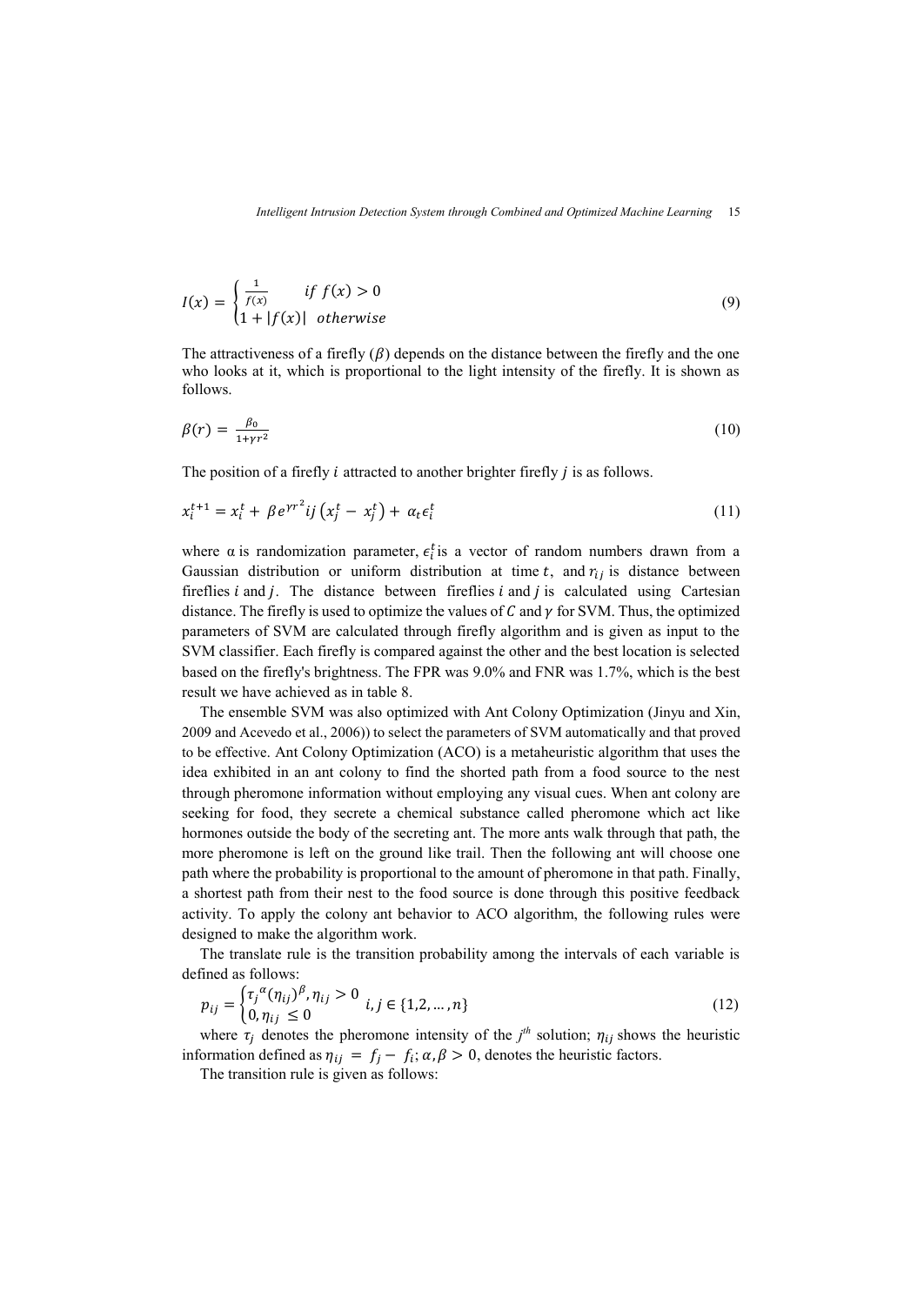$$
j = \begin{cases} \arg \max\{p_{ij}\}, & \text{ Translate to the solution of } j, \\ \text{else,} & \text{Not} \end{cases} \tag{13}
$$

The pheromone updating rule of the solution *j* is expressed as follows:<br> $\tau_i(t+1) = \alpha \tau_i(t) + \sum_{k=1}^{m} \Delta \tau_k^k$   $i = 1, 2, \ldots, n$ 

$$
\tau_j(t+1) = \rho \tau_j(t) + \sum_{k=1}^m \Delta \tau_j^k, j = 1, 2, ..., n
$$
\n
$$
\Delta \tau_k = \begin{cases} Q L_j^k, L_j^k > 0 \\ 0 & j = 1, 2, ..., n \end{cases} \tag{15}
$$

$$
\Delta \tau_j^k = \begin{cases} \n\mathcal{L}^{k} & j = 1, 2, \dots, n \\ \n0, \quad L_j^k < 0 \n\end{cases} \tag{15}
$$

where,  $\Delta \tau_j^k$  corresponds to the increase of pheromone of the solution *j*;  $L_j^k$  shows the changing value of the objective function;  $\rho \in (0,1)$  denotes the pheromone maintenance; *Q* denotes the intensity of pheromone that is the left by the ant. SVM parameters (average value) determined by the ACO are comparable to the previous effort, even though firefly optimization performed better. The FPR was 10.6% and FNR was 4.5%, which is the second best result we have achieved as in table 8. The results of both the optimized approach can be seen in table 8.

Table 8. Performance of Optimized Ensemble SVM with Firefly and Optimized Ensemble SVM with ACO plugins

| <b>Malicious</b><br>Traffic |            | <b>Snort with Optimized</b><br><b>Ensemble SVM with</b><br><b>Firefly Plug-in</b><br>(%) | <b>Snort with Optimized</b><br><b>Ensemble SVM with</b><br><b>ACO Plug-in</b><br>(%) |            |  |
|-----------------------------|------------|------------------------------------------------------------------------------------------|--------------------------------------------------------------------------------------|------------|--|
|                             | <b>FPR</b> | <b>FNR</b>                                                                               | <b>FPR</b>                                                                           | <b>FNR</b> |  |
| SSH                         | 1.8        | 0.0                                                                                      | 2.5                                                                                  | 0.2        |  |
| DoS/DDoS                    | 1.1        | 0.1                                                                                      | 1.5                                                                                  | 0.3        |  |
| <b>FTP</b>                  | 1.9        | 0.0                                                                                      | 2.2                                                                                  | 0.5        |  |
| <b>HTTP</b>                 | 1.7        | 0.7                                                                                      | 1.5                                                                                  | 1.3        |  |
| <b>ICMP</b>                 | 1.2        | $0.6^{\circ}$                                                                            | 1.2                                                                                  | 0.9        |  |
| <b>ARP</b>                  | 0.9        | 0.1                                                                                      | 1.5                                                                                  | 0.5        |  |
| Scan                        | 0.4        | 0.2                                                                                      | 0.2                                                                                  | 0.8        |  |
| Total                       | 9.0        | 1.7                                                                                      | 10.6                                                                                 | 4.5        |  |

# **8. Conclusion**

This paper conducted a study on the possible machine learning algorithms that can be used with Snort by first conducting an analysis through Weka on three different IDS datasets. SVM was found to perform the best, followed by Fuzzy logic and Decision Tree. The single and ensemble versions of SVM was then applied to Snort to make the detection better, followed by combined versions of SVM and fuzzy logic and SVM and Decision Tree. The results were better than the singular versions. Finally, the optimized versions of ensemble SVM with firefly and ACO is implemented and results were noted. The false positive rate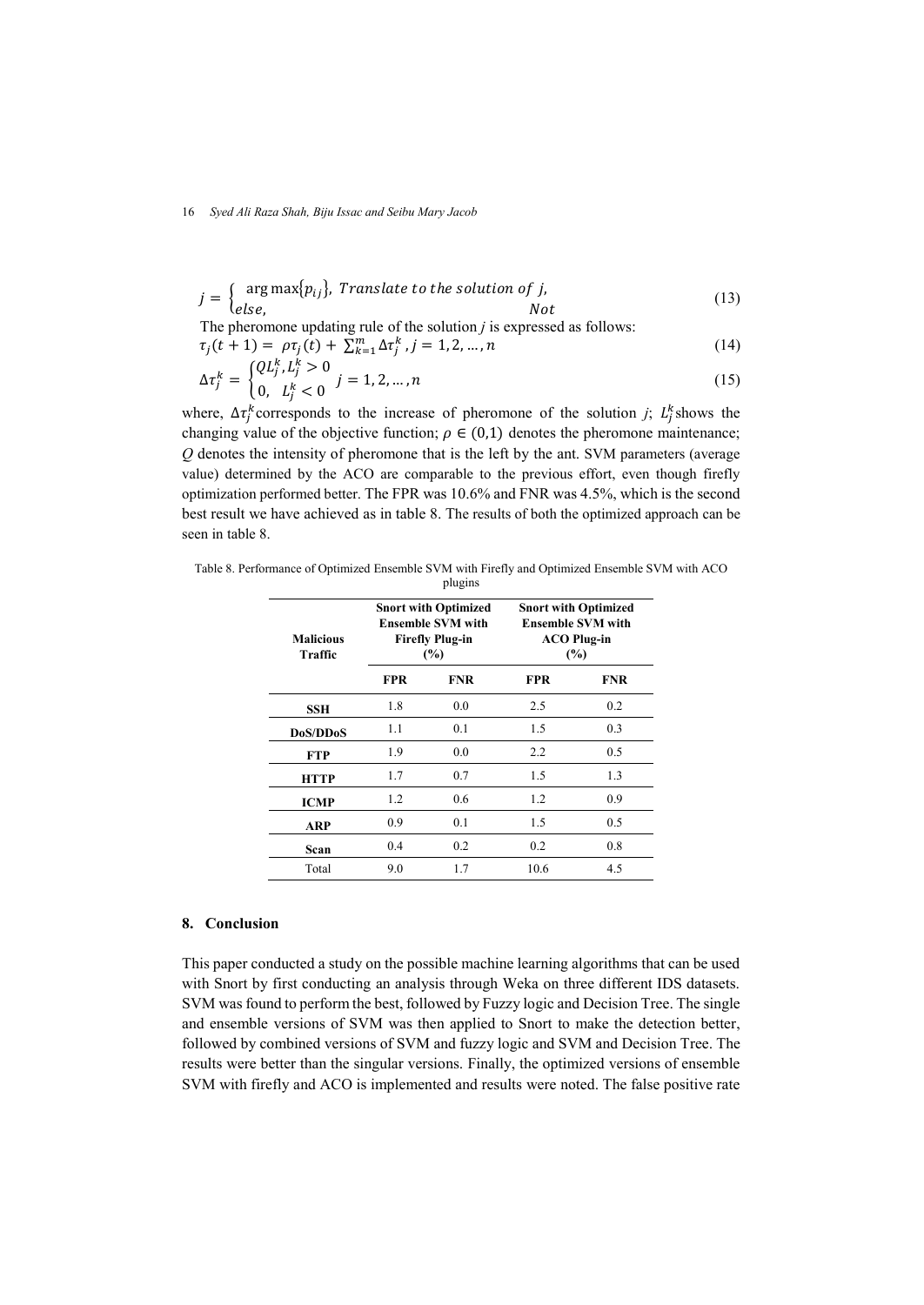and false negative rate reduced significantly in optimized versions, especially with firefly optimization with a FPR of 9.0% and FNR of 1.7%. The results will give an insight into possible ways that one can make a rule-based IDS more intelligent.

### **References**

- 1. A. Sharma, A. Zaidi, R. Singh, S. Jain, A. Sahoo, Optimization of SVM classifier using Firefly algorithm, in: 2013 IEEE Second International Conference on Image Information Processing, Shimla, 2013, pp. 198–202.
- 2. C. Cortes, V. Vapnik, Support-vector networks, Mach. Learn. 20 (3) (1995) 273–297.
- 3. C. Kolias, G. Kambourakis, A. Stavrou and S. Gritzalis, "Intrusion Detection in 802.11 Networks: Empirical Evaluation of Threats and a Public Dataset," in IEEE Communications Surveys & Tutorials, vol. 18, no. 1, pp. 184-208, Firstquarter 2016.
- 4. C. Yin, Y. Zhu, J. Fei and X. He, "A Deep Learning Approach for Intrusion Detection Using Recurrent Neural Networks," in IEEE Access, vol. 5, pp. 21954-21961, 2017.
- 5. D. Kim, C. Kim, Forecasting time series with genetic fuzzy predictor ensemble, IEEE Trans. Fuzzy Systems 5 (4) (1997) 523–535.
- 6. DARPA IDS, DARPA intrusion detection data sets. http://www.ll.mit.edu/ideval/data/ (Accessed: January 2018).
- 7. E. Massato Kakihata et al., "Intrusion Detection System Based on Flows Using Machine Learning Algorithms," in IEEE Latin America Transactions, vol. 15, no. 10, pp. 1988-1993, Oct. 2017.
- 8. E. Tuba, L. Mrkela, M. Tuba, Support vector machine parameter tuning using firefly algorithm, in: 2016 26th International Conference Radioelektronika, Kosice, 2016, pp. 413–418.
- 9. F. K. Hussain, E. Chang and O. K. Hussain, "State of the art review of the existing bayesiannetwork based approaches to trust and reputation computation," Second International Conference on Internet Monitoring and Protection (ICIMP 2007), San Jose, CA, 2007, pp. 26-26.
- 10. H. Kim, S. Pang, H. Je, D. Kim, S. Y. Bang, Constructing support vector machine ensemble, Pattern Recognition, Volume 36, Issue 12, (2003) 2757-2767.
- 11. H. Liao, C. Alberti, M. Bacchiani, O. Siohan, Interspeech, ISCA 2010, 2958 2961, 2010.
- 12. H. Zhang & J. Su (2008) Naive Bayes for optimal ranking, Journal of Experimental & Theoretical Artificial Intelligence, 20:2, 79-93
- 13. J. Acevedo, S. Maldonado, S. Lafuente, H. Gomez, P. Gil (2006) Model Selection for Support Vector Machines Using Ant Colony Optimization in an Electronic Nose Application. In: Dorigo M., Gambardella L.M., Birattari M., Martinoli A., Poli R., Stützle T. (eds) Ant Colony Optimization and Swarm Intelligence. ANTS 2006. Lecture Notes in Computer Science, vol 4150. Springer, Berlin, Heidelberg.
- 14. J. Stork, R. Ramos, P. Koch, W. Konen (2015) SVM Ensembles Are Better When Different Kernel Types Are Combined. In: Lausen B., Krolak-Schwerdt S., Böhmer M. (eds) Data Science, Learning by Latent Structures, and Knowledge Discovery. Studies in Classification, Data Analysis, and Knowledge Organization. Springer, Berlin, Heidelberg.
- 15. M. A. Kumar and M. Gopal, A hybrid SVM based decision tree, Pattern Recognition, Volume 43, Issue 12, 2010, 3977-3987.
- 16. M. Agarwal, A. Singh, Metasploit Penetration Testing Cookbook, second ed. Packt Publishing, Birmingham, UK, 2013, pp. 1–320.
- 17. M. Deraman, A. Desa, and Z.A. Othman, Public domain datasets for optimizing network intrusion and machine learning approaches, in: 2011 3rd Conference on Data Mining and Optimization (DMO), 2011, pp. 51–56.